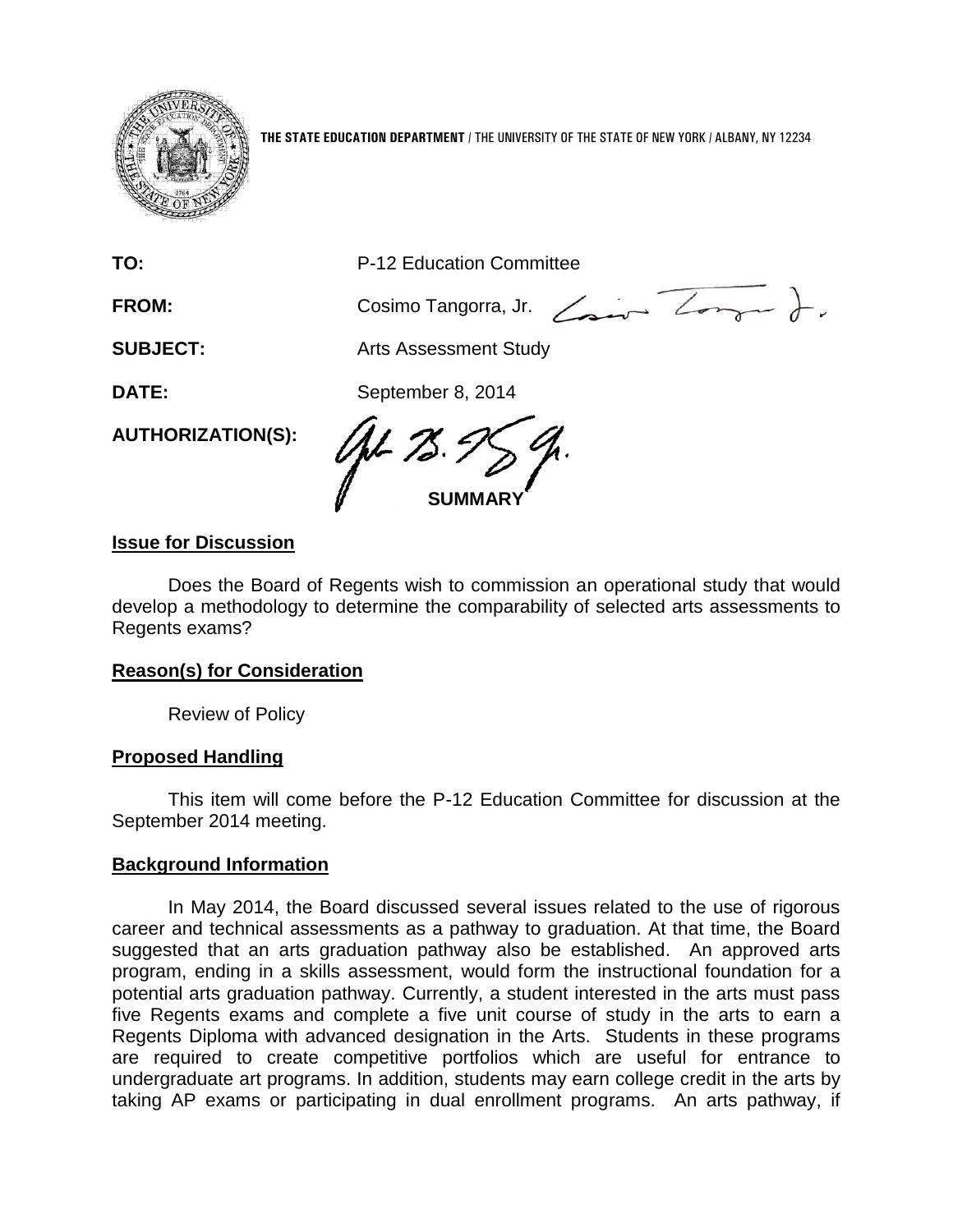adopted by the Board of Regents, could require students to pass four Regents exams, a rigorous Regents-caliber arts assessment and complete a course of study in the arts.

The Board has been focused on the development of multiple, rigorous pathways to graduation for several years. In order to identify sufficiently challenging and relevant examinations in career and technical subjects, the Regents commissioned a Blue Ribbon Technical Assessment Commission in 2012. The Blue Ribbon Commission was co-chaired by Chancellor Emeritus Robert Bennett and Monroe County Community College president Anne Kress. The Commission included representatives from higher education, business and industry, National Center on Education and the Economy, and Southern Region Education Board.

Research for the Commission was provided by Cornell University. Cornell subcontracted with the National Research Center for Career and Technical Education (NRCCTE) at the University of Louisville to conduct technical reviews of CTE examinations. The reviews were based on the criteria and recommendations from an Expert Advisory Board. The NRCCTE gathered information from key stakeholders, including higher education institutions, employers and employer organizations, state and federal agencies, and organizations not represented on the Expert Advisory Board that produced CTE examinations. The Expert Advisory Board developed the following questions for CTE assessment providers:

- 1. Do you have evidence that employers use the assessment when making hiring decisions? Do applicants who have achieved the cut scores get preferential treatment, all else equal, in the application process (e.g., more likely to get an interview) and in hiring?
- 2. How are Subject Matter Experts selected? What is the proportion from industry, from education?
- 3. Can you give detail on alignment with standards? Which specific standards? What is your definition of alignment?
- 4. Can you provide sample test items to demonstrate depth and complexity for comparison with Regents examination questions? Some of the same items could illustrate alignment with standards.

The Expert Advisory Panel determined 13 technical exams to be equal in rigor to a Regents Exam. In July 2013, the Blue Ribbon Commission approved the recommendations of the Expert Panel. All of the exams required a rigorous multicourse program of study.

Work in the arts engages students in a complex array of choices and critical decisions that require goal seeking, persistence, overcoming technical and creative obstacles, and the search for solutions. In order to remain a nation of originators and creators, we must value these skills. High quality arts assessments provide the type of reliable evidence needed to show attainment of desired learning. Measuring student learning in the arts will offer relevant and reliable evidence of what students truly understand and know how to do.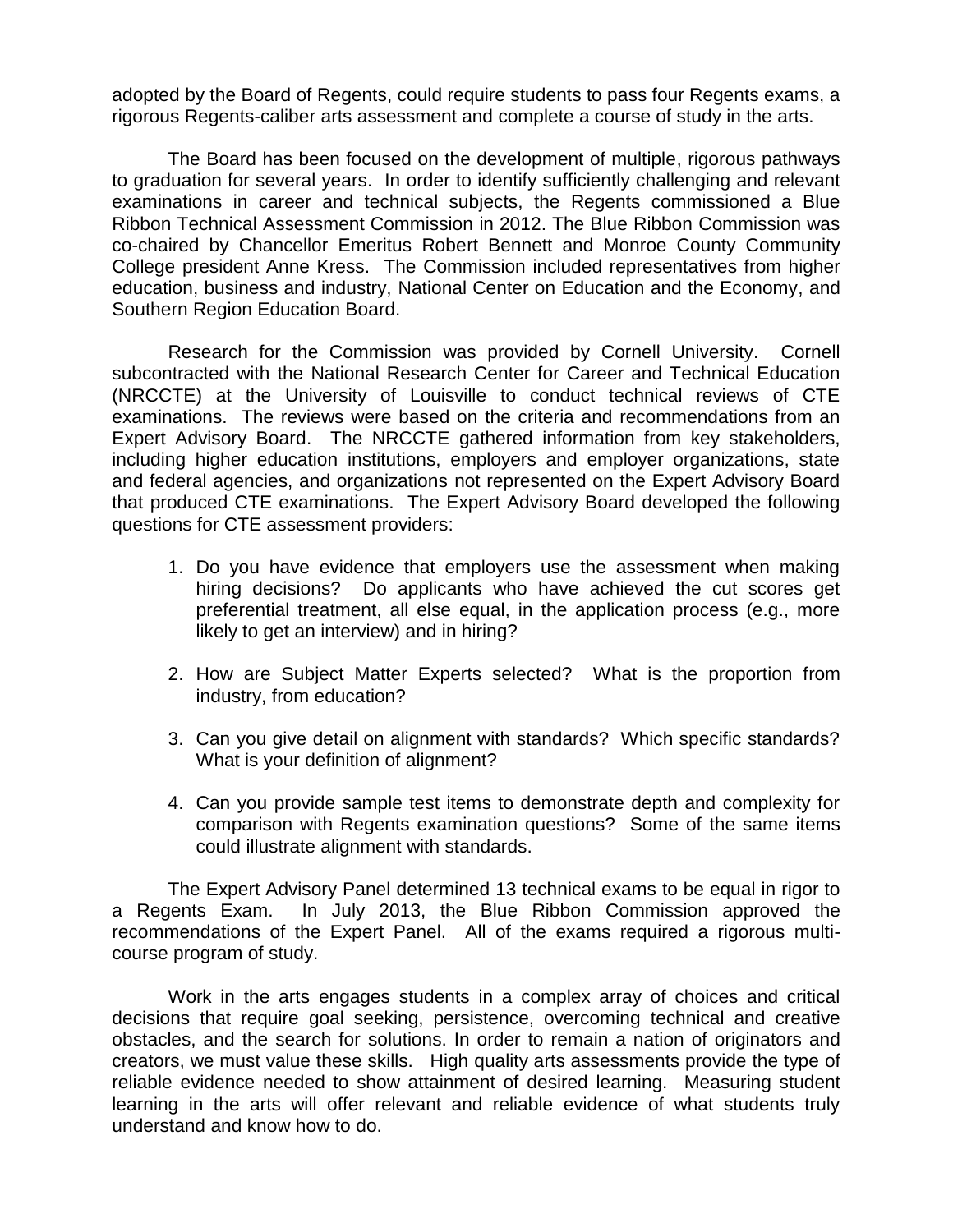#### **Recommendation**

The Department recommends that the Board of Regents commission an operational study that would establish criteria to identify and evaluate arts assessments in each discipline that signify college and career readiness as well as those that are truly worthy of Regents recognition. Similar to the approach used in career and technical education pathways, the proposed process would begin with the establishment of an Arts Advisory Panel. The Panel would consist of members knowledgeable about arts assessment, including representatives from the New York State Dance Education Association, the NYS Media Arts Teachers Association, the NYS School Music Association, the NYS Theatre Education Association and the NYS Art Teachers Association as well as nationally recognized experts in the field of arts assessment. The Arts Advisory Panel will identify assessments for review; develop a framework for reviewing selected assessments and a concise format for presenting results.

In addition to criteria identified by the Panel's expert members, key standards for evaluating an arts assessment would include:

- 1. **The assessment provides credible evidence that the student is college and career ready.** Following are some sources of credibility:
	- (a) The assessment is recognized by employers in an arts industry sector.
	- (b) The assessment is widely recognized by postsecondary institutions within New York, for admissions and/or credit.
- 2. **The assessment includes academic as well as technical learning.** The following factors are considered:
	- (a) The assessment covers a broad range of learning in that arts discipline.
	- (b) The rigor of the assessment is comparable to that of Regents examinations.

#### 3. **The assessment meets the following technical requirements.**

- (a) The assessment is aligned with existing knowledge and best practice and updated regularly.
- (b) Performance assessments focus on alignment to NYS standards and rigor, identifying claims to be made about the students, skills, evidence, instructions, accommodations, rubrics and supplemental and support materials.
- (c) The assessment has acceptable psychometric properties. It is properly validated and free from ethnic or gender bias.
- (d) The assessment questions are secure and administration oversight comparable to a Regents examination.

The Arts Advisory Panel would conduct an investigation and submit a report that identifies and describes assessments that sufficiently measure student academic growth in the arts (dance, music, theatre and visual arts), pre-school through twelfth grade. The search for extant assessment instruments and assessment material that